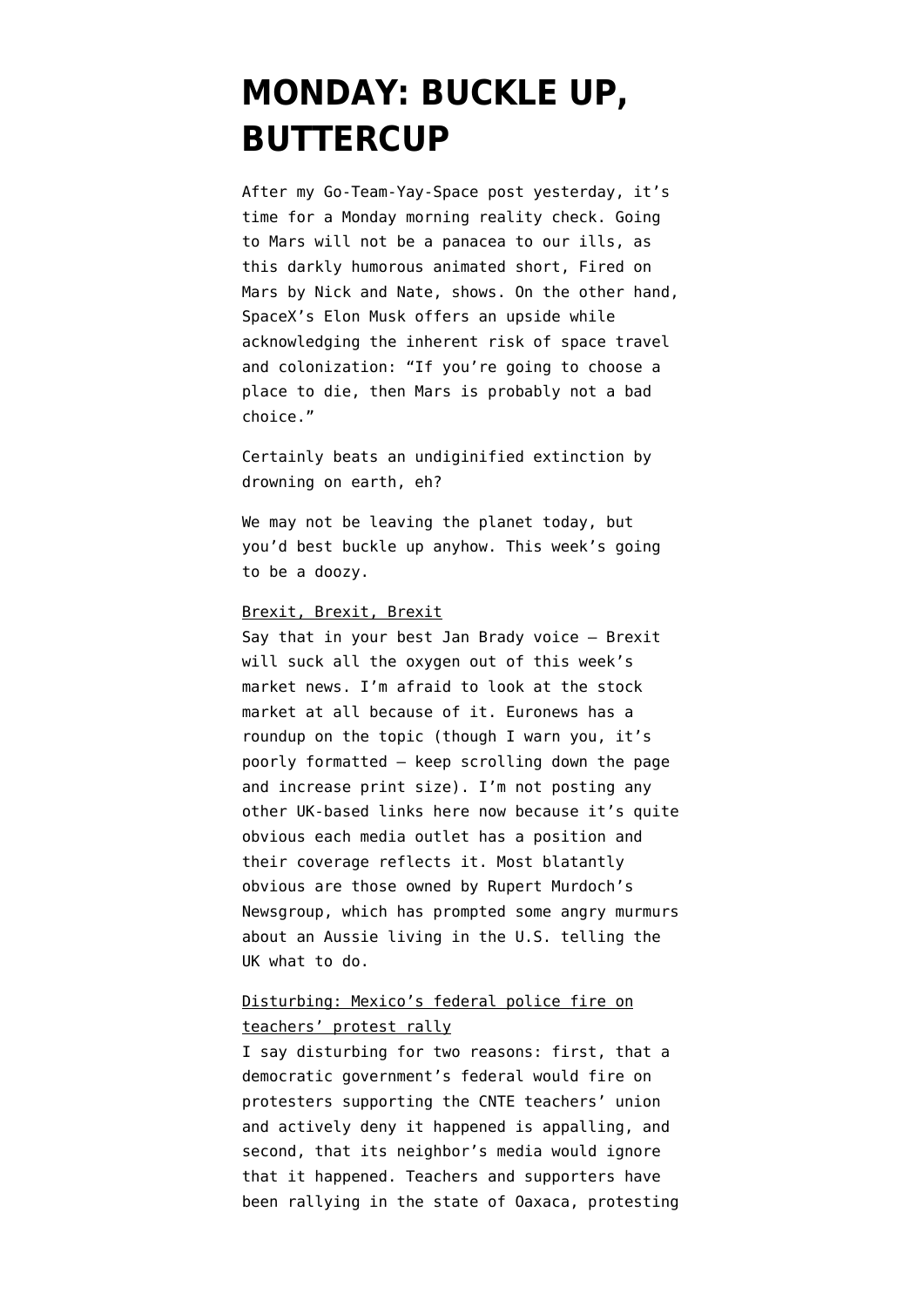the government's education reform plan, characterized by some as neoliberal. It was clear from the outset that the government was in no mood to listen, given the [number of riot](https://vine.co/v/ilTH72bb7EF) [police](https://vine.co/v/ilTH72bb7EF) in place. The protests followed the [detention/disappearance days earlier by police](http://www.telesurtv.net/english/news/Mexican-State-Disappears-Leaders-of-Striking-Teachers-Union-20160612-0026.html) of CNTE union leaders Francisco Manuel Villalobos Ricardez and Ruben Nuñez. Conditions degraded over the course of the day, with [federal police firing upon protesters](https://vine.co/v/5BBt6YHMmwl). Early accounts claimed [six were killed,](http://www.telesurtv.net/english/news/Mexican-Police-Kill-3-in-Clashes-with-Striking-Oaxaca-Teachers-20160619-0024.html) of which one may have been a journalist and two teacher trainees. President Enrique Pena Nieto's government at first denied there was any violence, and then later claimed the Associated Press' photos of the violence were false. There were enough social media reports documenting the violence on the ground to neutralize the government's claim — and thank goodness for social media, or the U.S. would have heard very little if anything about this conflict. Not exactly the [fiesta of democracy](https://www.yahoo.com/news/mexico-returns-former-ruling-party-power-052201748.html) President Nieto promised when he took office in 2012. For more current information about the conflict, follow hashtags [#Nochixtlan](https://twitter.com/hashtag/Nochixtlan?src=hash) (district) and [#Oaxaca](https://twitter.com/hashtag/Oaxaca?src=hash) in Twitter; already the death count is disputed as some claim more than eight died after yesterday's attack by police on protesters.

It's extremely important to remember the protesters' anger and frustration are not merely about the ENP government's reform plan. The 43 young men who disappeared in 2014 and are believed dead were students at a teachers' college; the federal police have been [implicated](http://www.huffingtonpost.com/2014/12/14/missing-students-mexico_n_6321866.html) [in the disappearance](http://www.huffingtonpost.com/2014/12/14/missing-students-mexico_n_6321866.html) of these students. To date, the mass disappearance of these students has not been fully accounted for. Imagine the furor if such a mass disappearance were to happen in the U.S.

#### Cyber, cyber, cyber

LOL sorry, I'm on a Brady Bunch jag. Forgot to remind you last Tuesday was Patch Tuesday — make sure you've updated your Win-based systems if you do so manually. Can't hurt to check all your other non-Win devices, too.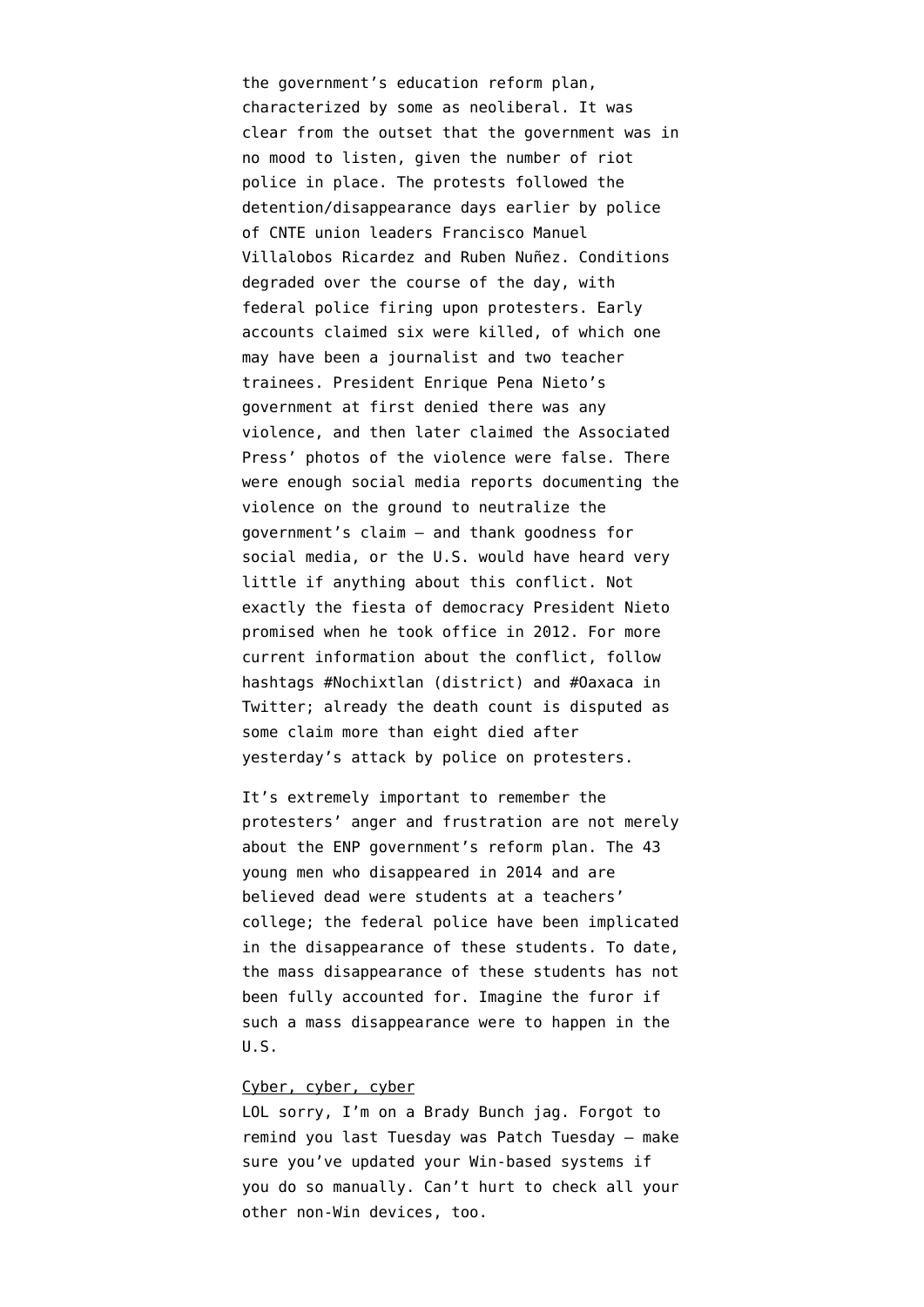- [Adobe Flash zero day patch a](http://searchsecurity.techtarget.com/news/450298433/Adobe-Flash-zero-day-overshadows-June-2016-Microsoft-Patch-Tuesday) [higher priority than](http://searchsecurity.techtarget.com/news/450298433/Adobe-Flash-zero-day-overshadows-June-2016-Microsoft-Patch-Tuesday) [Microsoft's monthly patch](http://searchsecurity.techtarget.com/news/450298433/Adobe-Flash-zero-day-overshadows-June-2016-Microsoft-Patch-Tuesday) (TechTarget) — Again, if you manually patch, get to this one ASAP. I'm a manual Adobe patcher myself; I don't automate patching because I want to know exactly how often Adobe must patch their products. It's annoyingly often.
- This is your brain on drugs: [Too-smart identity thief](http://abc3340.com/news/local/birmingham-man-who-boasted-he-was-too-smart-to-be-caught-arrested-in-tennessee) [busted](http://abc3340.com/news/local/birmingham-man-who-boasted-he-was-too-smart-to-be-caught-arrested-in-tennessee) (ABC3340-Birmingham) — Can't tell if the drugs ate his intelligence, or if they deluded this dude. Read this, it's like a bad episode of COPS mashed up with Monty Python.
- [SmartTVs not so smart, held](http://blog.trendmicro.com/trendlabs-security-intelligence/flocker-ransomware-crosses-smart-tv/) [ransom by Flocker](http://blog.trendmicro.com/trendlabs-security-intelligence/flocker-ransomware-crosses-smart-tv/) (TrendLabs) — Leap of ransomware to Android smartTVs perfectly exemplifies the danger of connecting things to the internet. Interesting how this one deactivates based on select country locations. Yet another opportunity to sell protection software, too, as you'll note in the article.